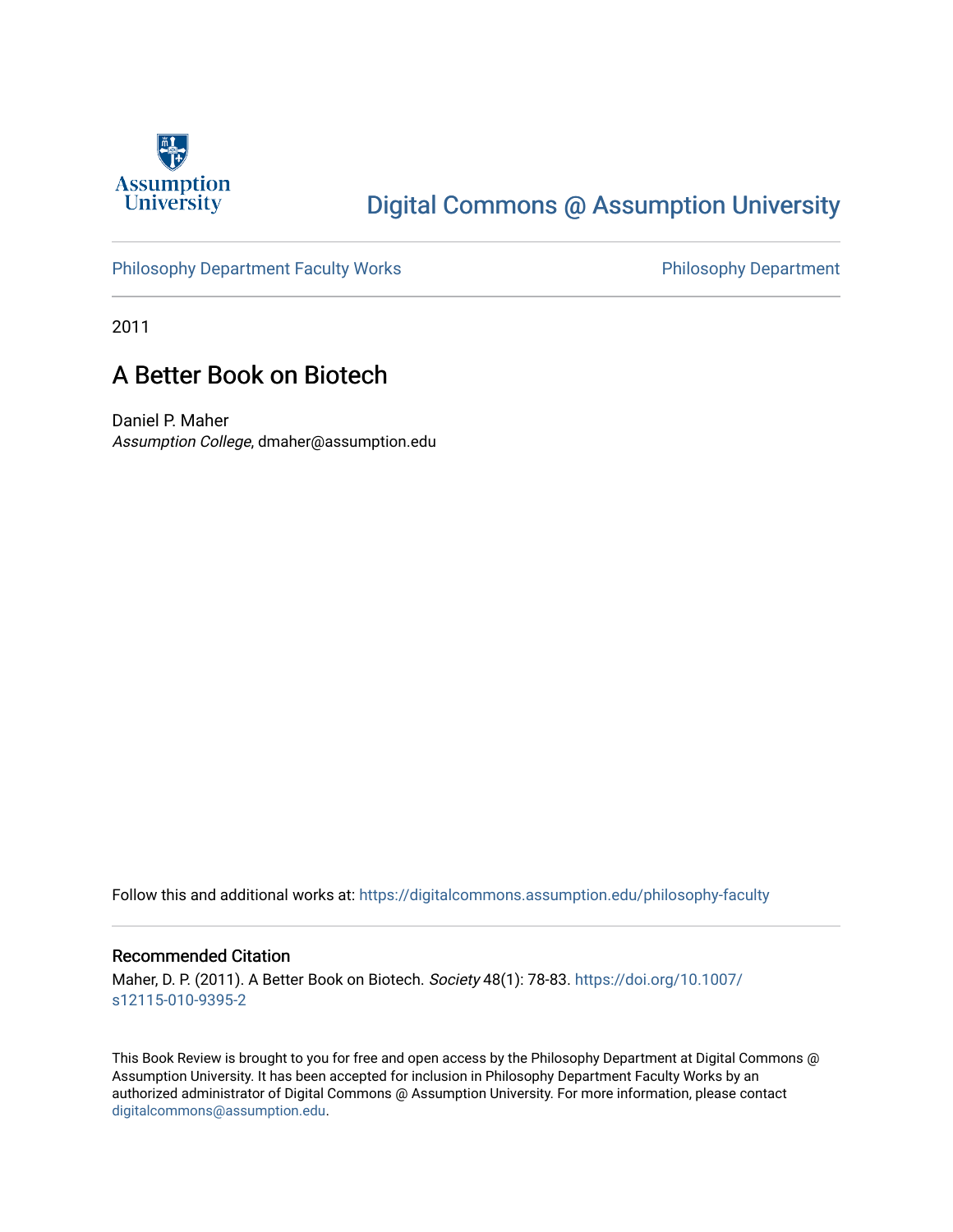"A Better Book on Biotech" *Society* 48 (2011): 78–83 Daniel P. Maher

Yuval Levin, *Imagining the Future: Science and American Democracy*. New York and London: Encounter Books. 2008. 145 pp. \$21.95. ISBN-10: 1594032092; ISBN-13: 978-1594032097

Sean D. Sutton, editor, *Biotechnology: Our Future as Human Beings and Citizens*. Albany, N.Y.: SUNY Press. 2009. 198 pp. \$24.95. ISBN-13: 978-1438426860 (pbk.)

On the assumption that bioengineers of various kinds are going to be tinkering with the human genome, I have sometimes wished that they would produce human beings endowed with a capacity to write excellent books on the ethics and politics of biotechnology. I doubt they will come through, which leaves us with the books that appear "naturally." That this is not such a bad fate is proved by Yuval Levin, who has written a very good book without—if we are to trust his acknowledgements—performance-enhancing biotechnology. Levin's book turns on an expansion of the distinction between the influence that we exercise through a book, for example, over the thinking and acting of the next generation and the influence that we would exercise through "direct intervention in children's bodies and minds." He argues that if we abandon traditional forms of education and influence in favor of technical alteration of biological capacities, we begin to undermine the structures essential to our self-government. Levin would say I ought to write by my own hand the book I would like to see rather than engineer someone else who could write no other.

Perhaps one day authors will introduce their books by crediting their parents' genetic counselors or some technician at Amgen. Levin follows the conventional path of identifying friends and teachers, and, for enriching life beyond the book, he acknowledges his "greatest fortune" is his family. Books come and go in the grip of chance. Insightful authors appear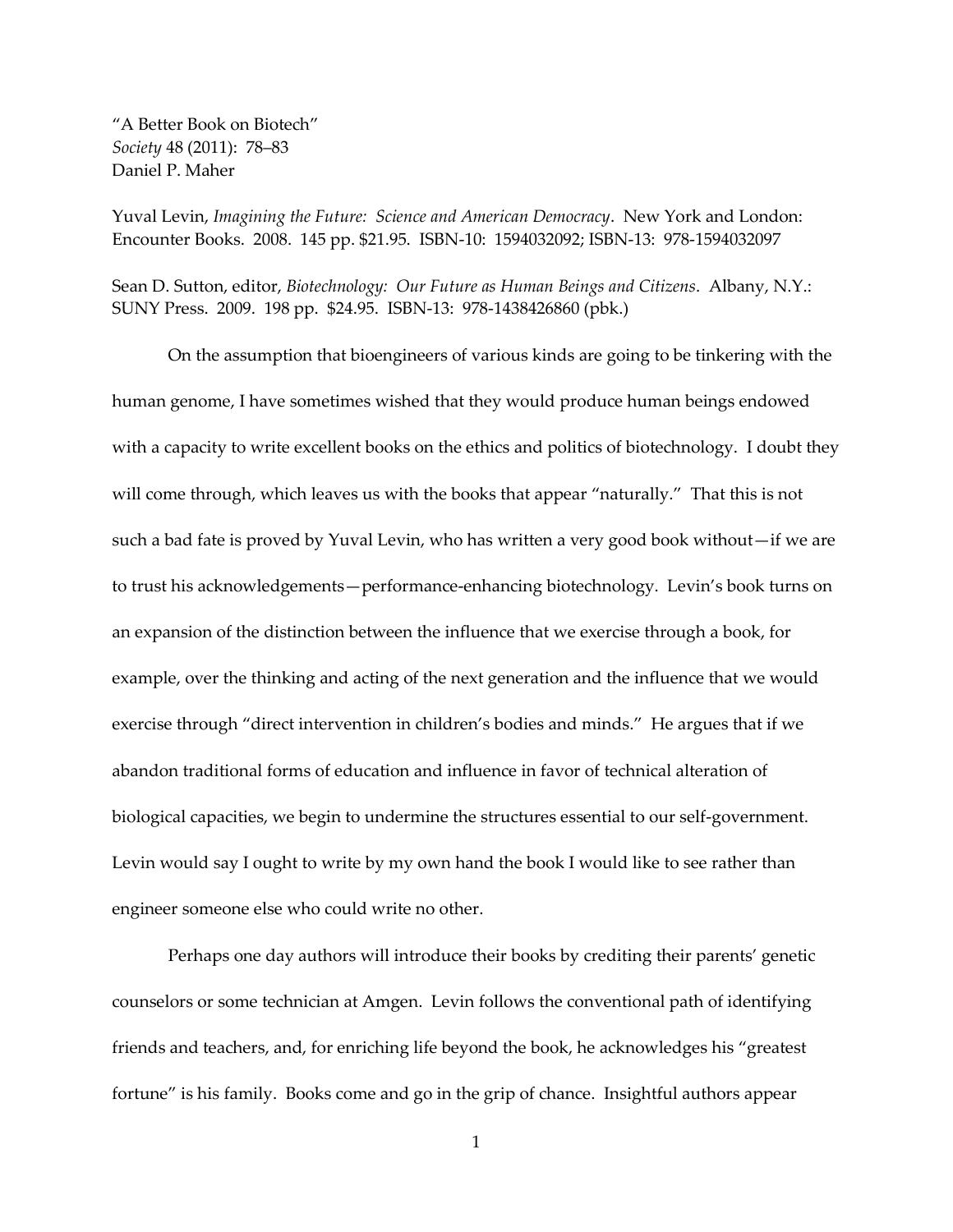whenever they do, and their books await an uncertain reception. Readers and books themselves are somehow "hostages to fortune." Francis Bacon used this phrase about family to have wife and children is to give hostages to fortune—, and biotechnology is often presented to great rhetorical effect as the agent of our liberation from this worrisome situation. If we genuinely love our children, should we not use any available power to make them as good as possible, rather than expose them to the vagaries of accident and misfortune?

One theme of Levin's book is the question of whether there is greater benevolence in preparing a child or a student for achieving his own successes (while accepting the possibility of serious disappointments) or in precluding failure by designing and guaranteeing success—so far as it lies within our power. Levin encourages us to admit we do not so completely grasp the contour of the good as to permit our engineering it into children, but neither is it wholly unknown. In art, moral action, athletics, and so on, we both recognize excellence and are sometimes surprised by its shape. This consideration should induce caution against too heavy a hand in making future goods depend on today's artful interventions. Moderation is another theme and perhaps the highest goal of Levin's book.

\* \* \*

*Imagining the Future* may be conventional in its origins, but it breaks conventions by the manner in which it addresses the cliché-riddled and predictably binary public debates about biotechnology. Levin rightly points out that in these debates the particular technique at issue is normally of secondary importance. Disputes on embryonic stem cell research sound like lightly reheated, 1980s-era arguments over fetal tissue transplantation. Levin's focal point is not science itself or even technology, but science making its appearance as a cultural phenomenon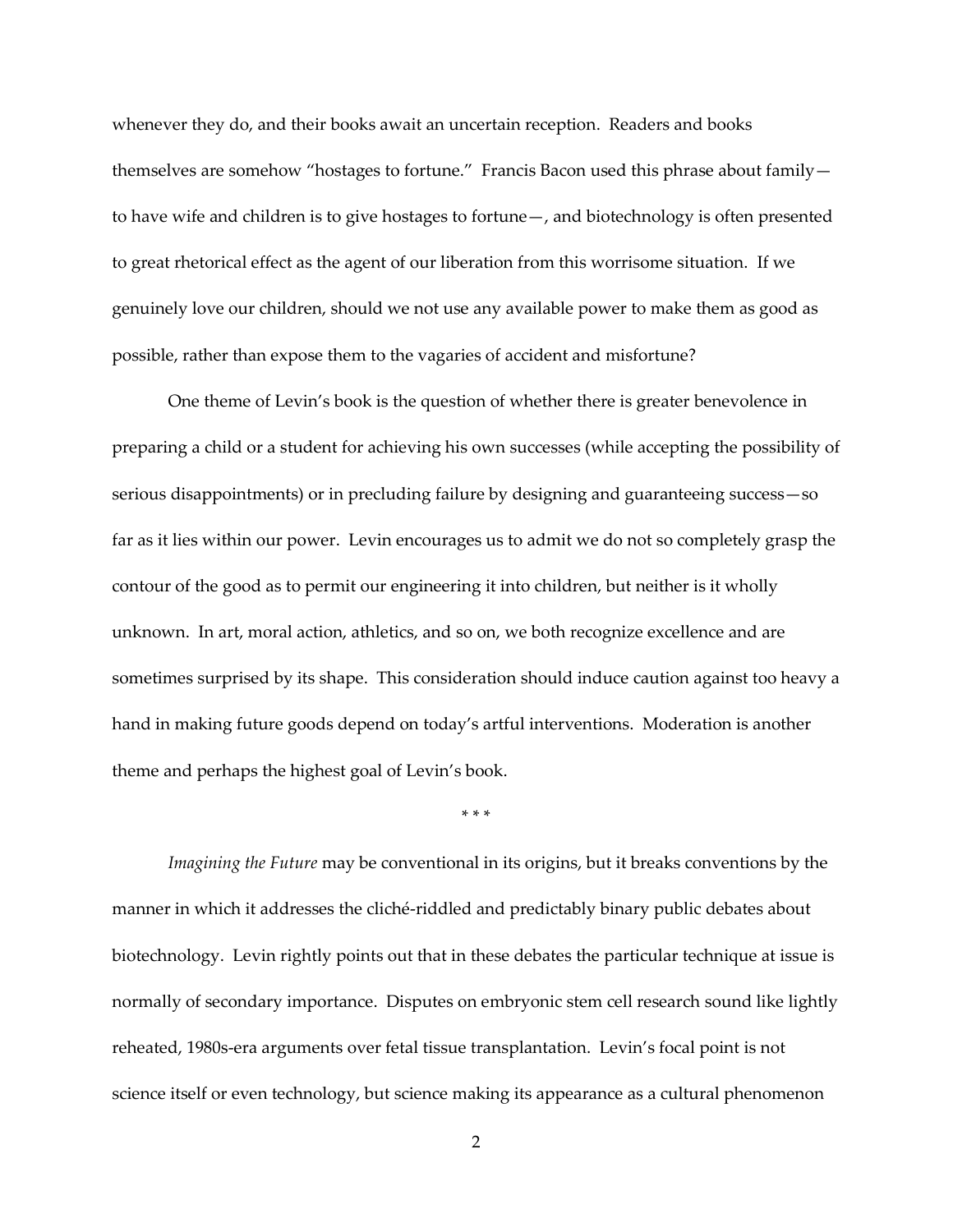in non-scientists' lives: science "domesticated and democratized." He traces the origins of the debates (between what he calls the left and the right) about science to something more interesting than the difference between a secular, enlightened, pro-science view and a religious, benighted, anti-science view. "The dispute between them . . . comes down most fundamentally to two quite different ways of thinking about the future, and that difference lies at the heart of a great deal of our political life, well beyond the science debates." For Levin, the science debates provide a lens through which we can focus on America's political and moral life. The left, he says, imagines the future in terms of an anthropology of innovation, while the right imagines the future in terms of an anthropology of generations.

"To imagine the future in terms of innovation means, most fundamentally, to imagine change in terms of new ideas, and to think of life as an array of individual experiments and choices." Liberals and libertarians favor this view. "They share a faith in the processes that drive innovation and progress in a free society, and believe that impeding these processes, or even trying to control them in advance, will only make things worse." Dangers are best averted by trial and error led by personal choice left as unfettered as possible. "Those individuals most directly affected by some new innovation will be best able to judge its value, and if they find it is harmful or not worthwhile, they will reject it." Progress must not be impeded simply because some may choose badly. This logic, which informs our democracy, economy, and culture of individualism, has led to better prosperity than any alternative. "Modern science and its progeny are agents of this kind of innovation, which is possible only in an environment that nourishes experimental liberty." As a result, those who embrace this line of reasoning are adamant in defending science from political regulation.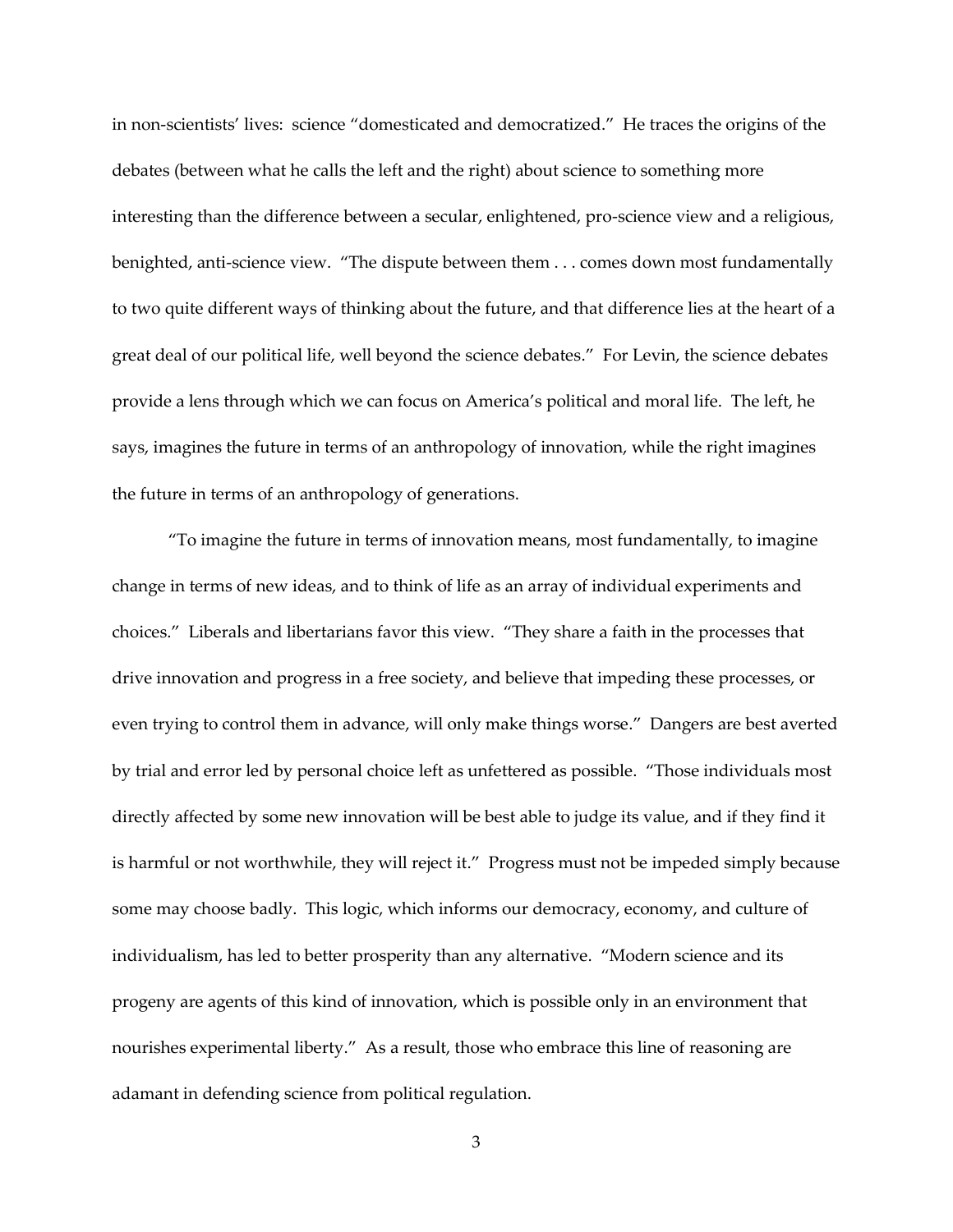Imagining the future in terms of generations means being concerned to preserve cultural achievements for transmission to the next generation. "The most fundamental fact of human natality has always been that human nature emerges from the womb in essentially the same general form in every generation; or, as conservatives like to put it, that human nature has no history." Education is the unending task of protecting the civilized world from the constant assault of savagery in the form of children, and the right sees certain institutions (such as the family) as permanently necessary to every human community. Other and perhaps higher projects are judged by reference to the primary need to perpetuate civilization. Those on the right assess "each innovation not only by how it might enhance or degrade their own life, but also by how it might improve or diminish the ability of our society to raise and to tend to the next generation, and by its influence on the inheritance we could leave for the future."

Levin claims that each of these ways of imagining the future offers "a rich and compelling anthropology of progress," and he treats them with a kind of evenhandedness. Each has something true, but neither is "simply right," and so they must be balanced. Levin conveys the appearance of neutrality by devoting one chapter to each way of imagining the future in its complex relations with science, and yet he does not finally stand above the two alternatives as an impartial analyst. While Levin endorses the anthropology of generations as offering "a fuller and more recognizable account of the truth of the human condition," he shows no romantic longing for the past and credibly insists on openness to innovation. By keeping our eyes on the next generation, he argues, we have a more reliable test for assessing the goodness of the new. The left's *inherent* defect is neglect of the fact and necessity of children. Levin's anthropology of generations points toward a recovery not of the past but of "the past's way of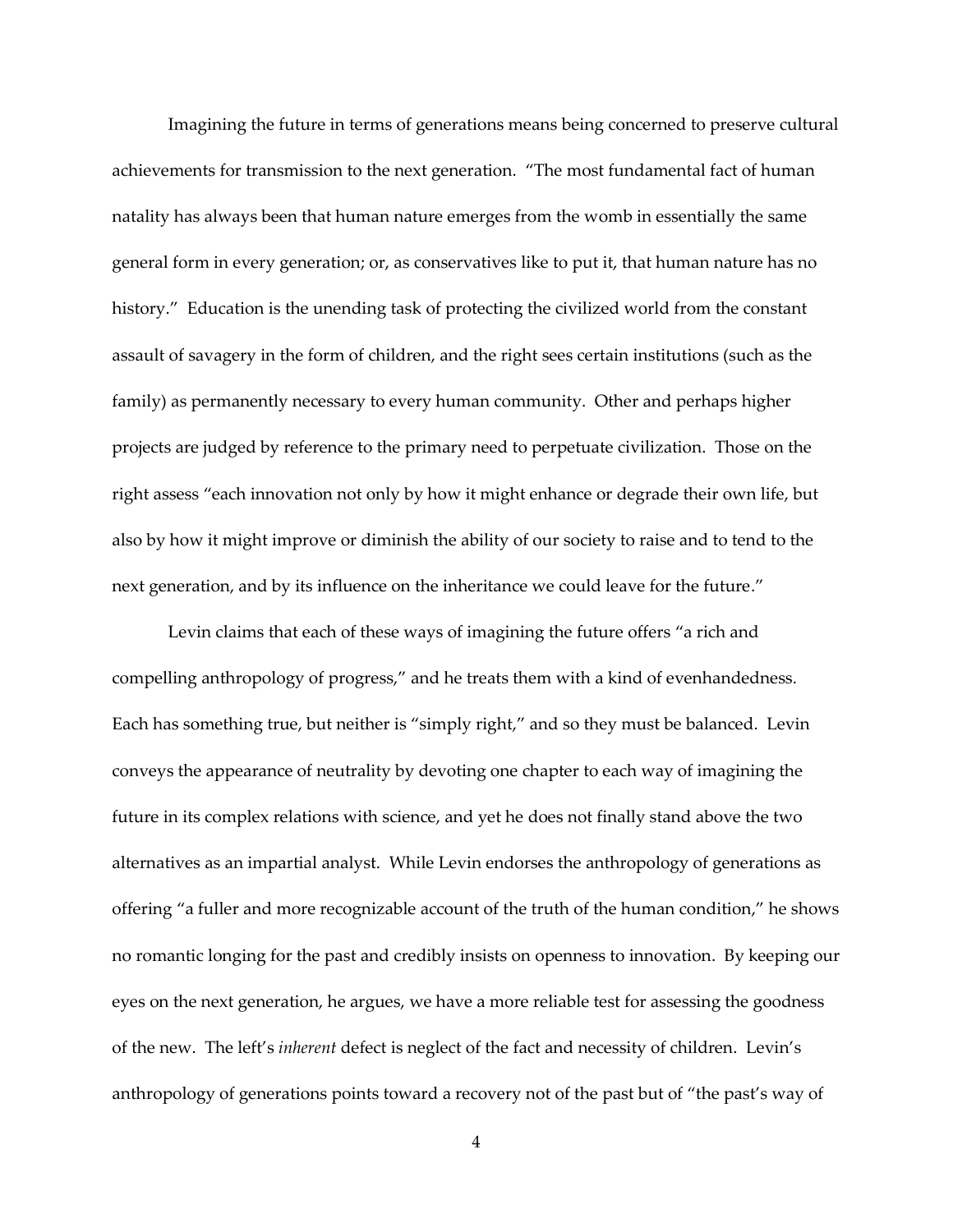thinking about the future." Past generations made possible our self-governance, so we must preserve the same or better possibilities for coming generations.

In Levin's view, science is both essential to our well-being and the source of grave threats to our political institutions. The book's first chapter deftly dismantles the thesis, widely embraced, that science is morally neutral. And Levin deserves praise for penetrating and dismissing the "profound misunderstanding" that science moves too fast for ethics. He shows that since its inception, modern science was conceived and presented to the public as a moral enterprise aimed at the relief of our estate, primarily by improving health. We non-scientists so thoroughly presuppose science as *our* benefactor that almost no one notices that science so conceived is essentially subordinated to the service of moral goals. Levin clearly lays out much of what ensues when this oversight becomes widespread: any discussion of moral limitation on scientific research appears as an illegitimate attempt to impose idiosyncratic moral biases restricting thought and subsequent benefits to our health and welfare.

While I think Levin overstates the primacy of health for the founders of modernity, he is surely correct about its place in popular understanding. It is unfortunate he did not go on to devote attention to the fact that once science is accepted as publicly authoritative, essentially beneficial, and not touched by moral presuppositions, *all* moral judgments tend to appear as idiosyncratic biases. Ultimately, this creates a difficulty for Levin's principle of moderation.

Levin recognizes that science has a corrosive effect on our confidence in the truth of moral judgment, and yet he thinks reintroducing "ancient ideals and traditions" will moderate the modern scientific project. As he frames the issue, despite being a moral endeavor, science is "morally neutralizing" in the sense of "crowding out our means of moral reasoning and sources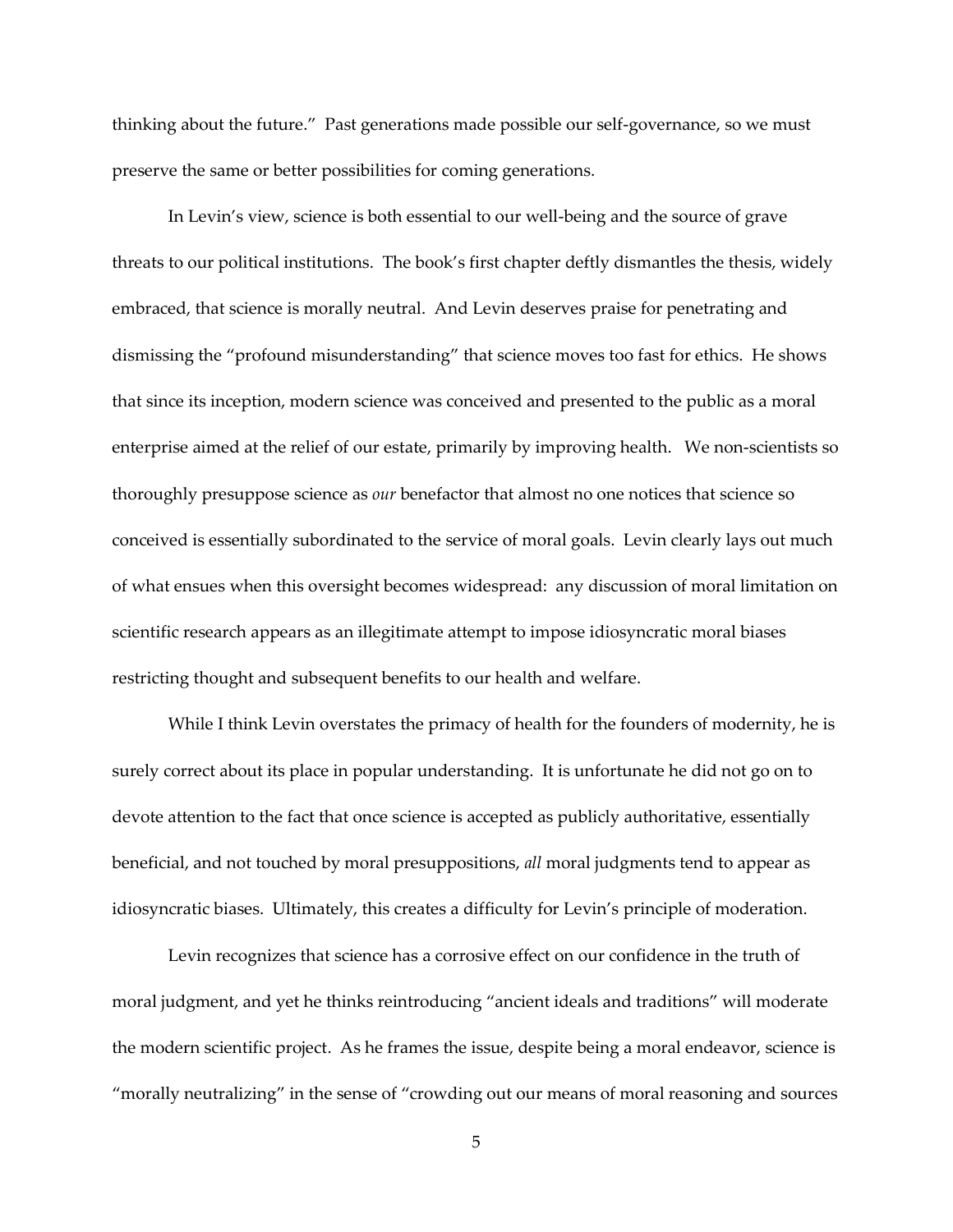of moral authority." He proposes that we somehow graft ancient wisdom onto modern political forms and guide science by a richer morality capable of securing modernity's roots. Levin's analysis of the invention of modernity by people like Bacon and Descartes is, I think, insufficiently attentive to the hostility toward ancient wisdom ingredient to the moral reasoning in which Descartes enveloped science in his *Discourse on the Method*. That said, because contemporary political life does not embody Baconian-Cartesian principles in their purity, Levin's moderating strategy may indeed be possible in practice.

Still, the obstacles are considerable. Descartes used the standard of scientifically rigorous certainty to cut through opinions of every kind. All moral principles fell under that pressure. Descartes then offered the useful portions of his reasoning to the public in part because he thought we might have an appetite for its advantageous fruits (as distinct from the science itself), and he ironically suggested that in doing so he was obeying a moral law to benefit mankind. We seem to have taken his bait and accepted the consequences: what science establishes is true and beyond the realm of legitimate dispute; morality is a matter of opinion, but not wisdom.

Levin's confidence that we can import a traditional, moral wisdom to guide science does not fit easily into this bargain.

To understand nature takes ever-growing knowledge. To understand man takes the wisdom of the ages. That wisdom, as it builds, can be informed by scientific knowledge, but it can never be replaced by it. Science is a tremendously effective and powerful means of gaining knowledge about nature, and knowledge of nature is very important. But human beings and human societies are more than mere objects of nature, and so science alone cannot suffice.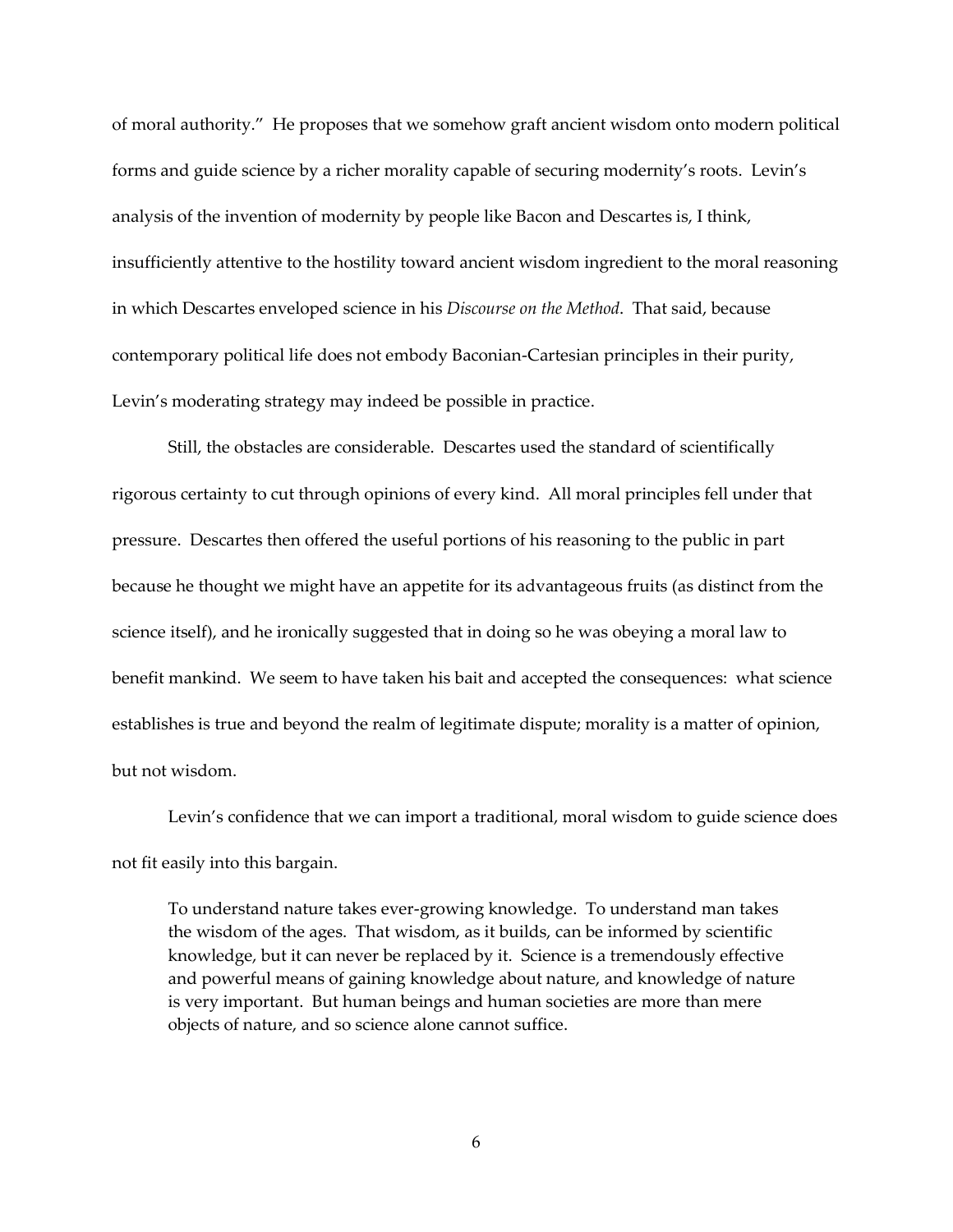Many will interpret Levin's claim that human beings are more than objects of nature as mere opinion. Another opinion—a scientifically informed and sophisticated opinion—says the opposite. Science may be neutral to the distinction between these opinions, but Levin's opinion suggests we can *know* something that is undiscoverable by science. Many scientifically minded people regard that as superstition. And so when Levin speaks of supplementing science and guiding it, or even setting society's course by "that other great modern force, public opinion, itself informed by a wide array of wisdoms," we must admit that public opinion is not knowledge but "a force" and that it is informed not only by wisdom.

The tendency of science to erode moral beliefs is addressed in the last two substantive chapters of the book, which are entitled, "Science and the Left" and "Science and the Right." He presents science as threatening moral principles in different ways for each, with the left facing much more serious difficulties for its own coherence. Whereas the left comes forward as a rational, anti-religious, anti-traditional movement aiming to maximize individual freedom, the right understands itself not as an alternative but a corrective. The right embraces much of the left's interest in freedom and progress, but it remedies the left's central error of failing to provide for the next generation's needs.

Levin finds two central tensions in the left's relation to science. First, modern science aims to master nature, but the left has also embraced a reverential and moralistic attachment to preserving nature, reconceived passively as "the environment." The left seems blind to the conflict between their suspicion of the powerful (nations, corporations, and the wealthy) and their embrace of the science that generates all that power. Second, science presents a challenge to the left's attachment to equality. Science "involves on the one hand a weakening of the case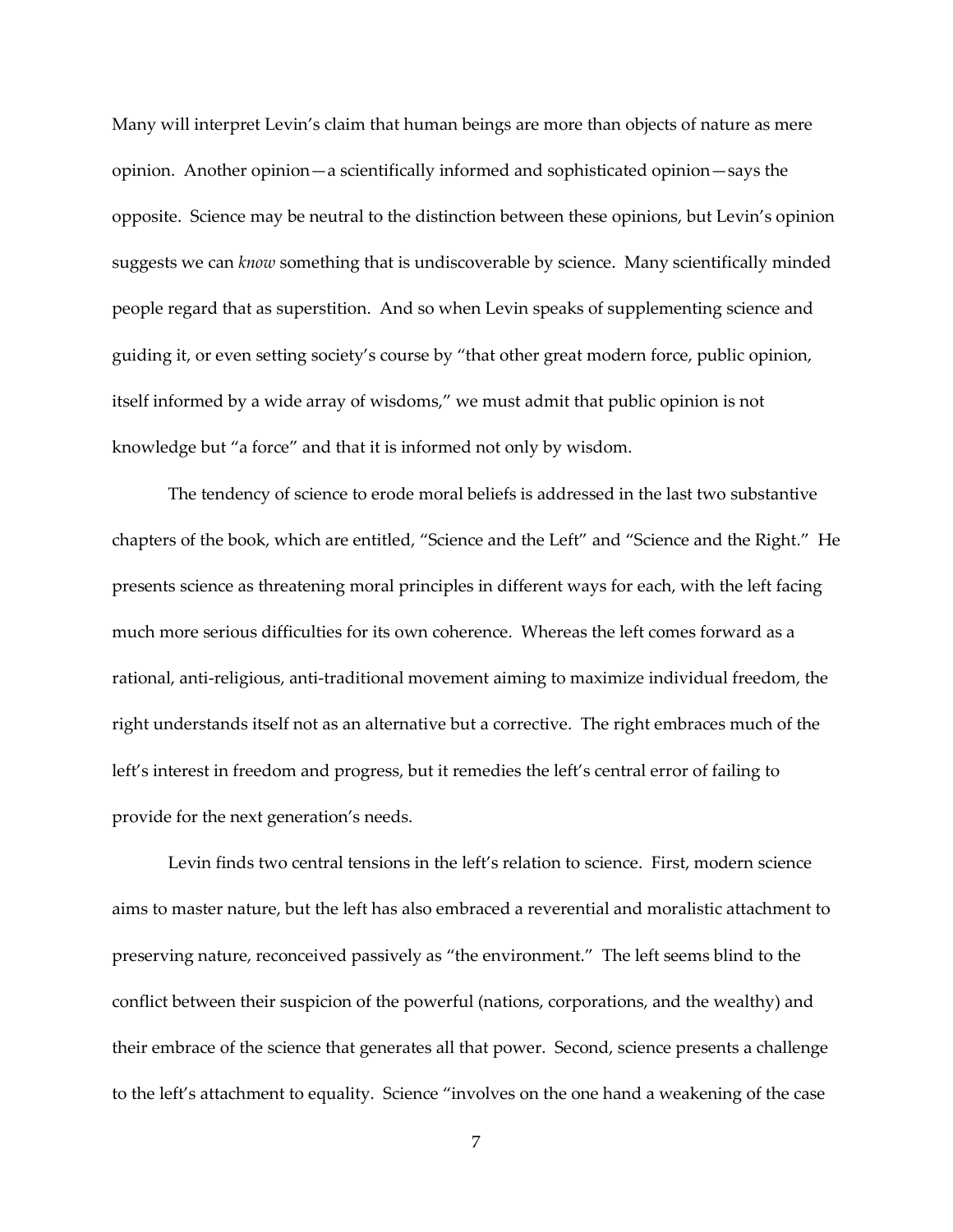for human equality, and on the other a positing of ends and purposes taken to be higher and more important than equality." Levin documents the left's trouble resisting eugenic impulses both early in the twentieth century and more recently through prenatal screening. If we openly abandon attachment to equality, now exposed and discredited as mere prejudice, we fundamentally alter our political institutions.

The left aligns itself with science so closely that it often overlooks the threat science poses to its ideals. In contrast, the right recognizes science as a consistent threat and so is prone to overreact against it. Assaults on evolutionary science may make the right seem to be what the left says it is, viz., intellectually and morally warped by "ignorant theology" or "retrograde anti-rational obscurantism." Levin tries to resolve the core issue swiftly by asserting, as if it were non-problematic, that in addition to science there is a "different realm of human knowledge." "Nothing about being an American requires one . . . to accept the dubious proposition that scientific knowledge is the only knowledge relevant to the question of human beginnings." Surely this is true as a claim about citizens' responsibilities, but one must admit that modern biology *just is* the attempt to account for life through a "purely material description" without appeal to soul. On this view, mind either is not a part of nature, or it is nothing but the brain. Modern science is understood in many ways, but it tends toward two poles: materialist reductionism (in which case, it flatly denies Levin's "different realm of human knowledge") or empiricism (in which case, whatever is true beyond the observable phenomena remains outside our knowledge).

Levin regards the right's occasional overreactions against science as much less significant than a second danger: the erosion of moral principles or taboos that follows upon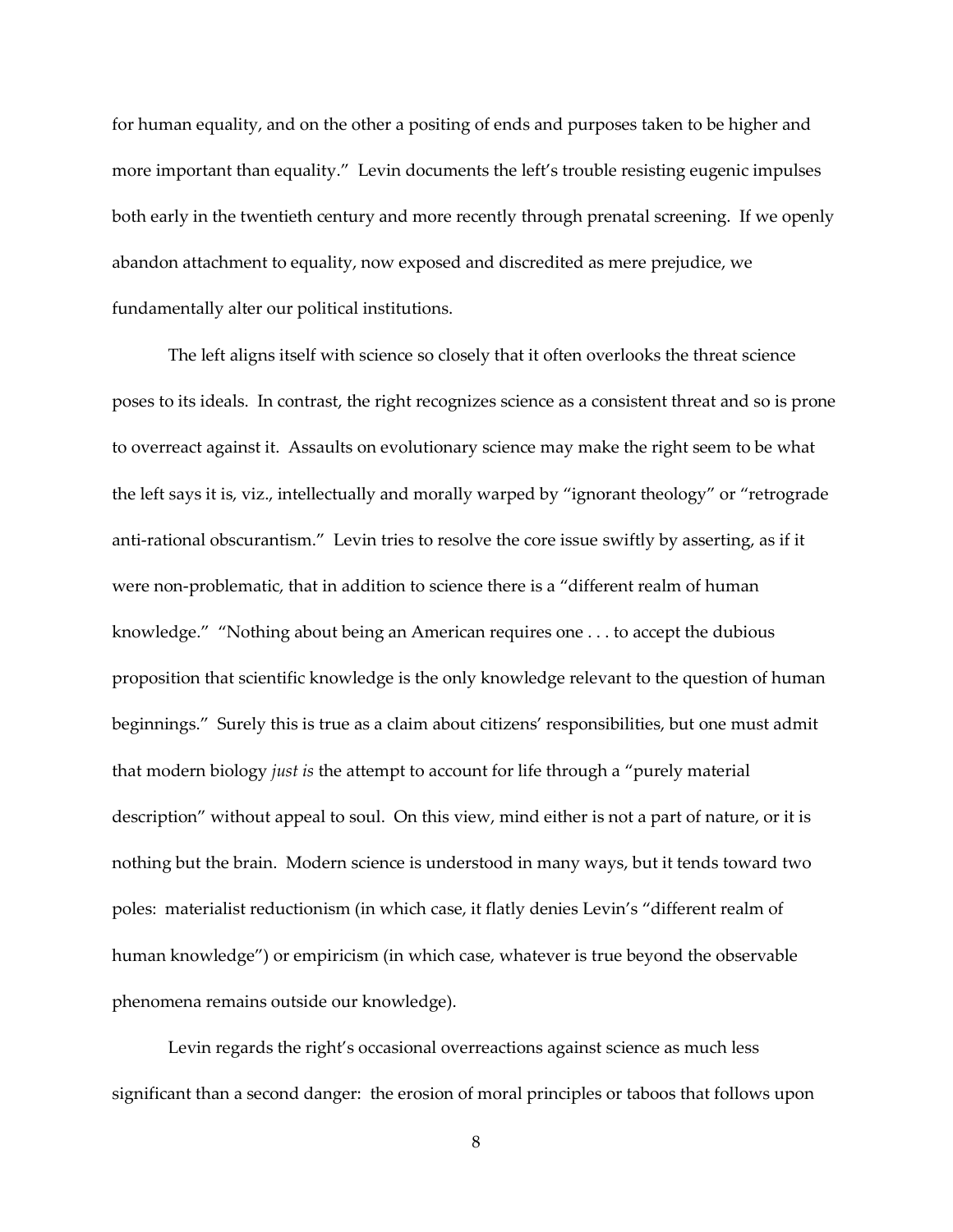our bringing them to light in order to defend them. Especially in bioethics, by trying to defend the sacredness or dignity of life, death, sex, birth, and the body we expose to the harsh light of public debate intimacies that need protection with veils, shadows, or silence.

The taboo—part sacred, part unclean—is above all kept out of reach and common view. Its rationale is generally not laid out in detail. We have a sense that deep wisdom is embedded in the prohibition, but that it is better not to unravel it in public. Our most fundamental implicit moral sentiments, which guide us but are themselves best left shrouded, surround and protect our deepest taboos.

These sentiments and insights are reasonable but not fully rational. They are wise but not explicit. We can approach them with arguments but never fully contain them.

Levin appeals to Edmund Burke at some length in support of the superiority of inarticulate taboos over rational argument. Levin nonetheless recognizes that taboos are imperfect guides and insufficiently clear for setting policy in a modern democracy. As a result, conservatives *must argue* in favor of what the taboo protects.

The trouble is not that it is hard to do this. Very often, there are sound and serious arguments to support an old intuition, and these can be marshalled and wielded quite effectively. If something is wrong, it is wrong for a reason, and the reason can be reached by argument. . . . The very act of defending taboos in the public arena requires us, in a limited but highly meaningful way, to transgress them—or at least to uncover them in ways that undercut them.

Taboos are the non-rational support for rational prohibitions, and taboos are needed not because morality is not rational, but because human beings are not always rational. The effort to make what the taboo protects non-mysterious by fully bringing to light its rationality removes the taboo's power over us even though this unveiling is not an unmasking that shows there is nothing beneath the veil after all. There is a reason for the taboo, but knowing the reason, we are no longer awed by the taboo.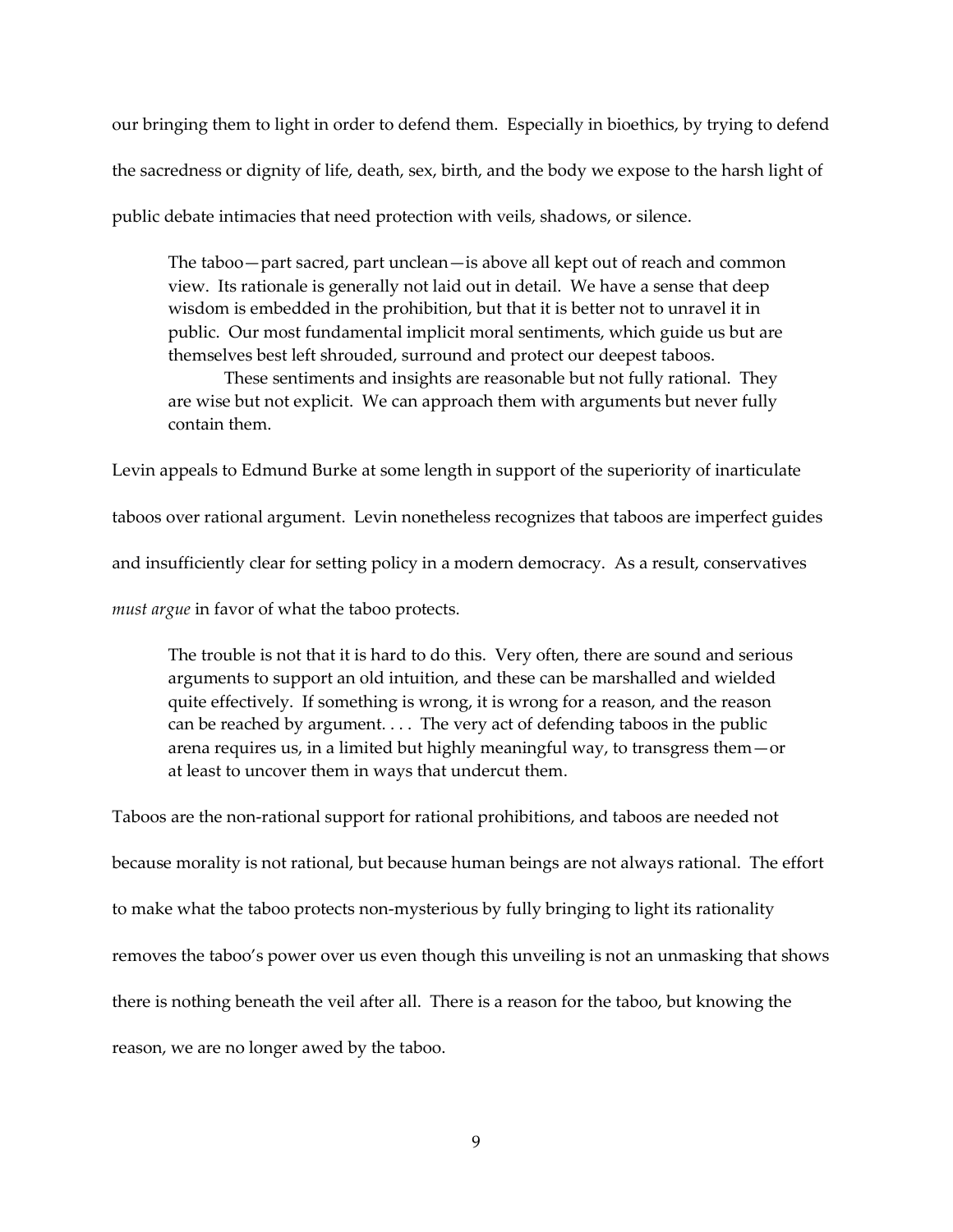Levin is normally quite clear, but an important lack of clarity emerges once one reflects on his gift for using *speech* to reinvigorate feelings of awe, sacredness, and even humility or shame before the realities he exposes in thoughtful speech. He says speech reduces or hinders these feelings, but his own words evoke them. He addresses reverential rhetoric to people for whom reverential silence is a nearly forgotten possibility. The tension between what he says and does raises a question about the role of reason in morality. Sometimes he presents rational argument as a poor substitute for "moral intuitions and untouchable sentiments," and sometimes he presents it as the solid core of morality, surrounded by inherently unreliable and possibly unjust moral sentiments. Again, is morality essentially reasonable (although it stands in need of support from the right kind of feelings because we are not always guided by reason), or is there necessarily a loss of innocence for those who look behind the curtain to see why something is good or bad? A friendly request for greater clarity seems in order.

Finally, I draw attention to a difficulty within his discussion of dissecting taboos and providing reasoned arguments in their place.

Strong as they are, and they can be strong indeed, arguments are finally not a fully satisfactory substitute for moral intuitions and untouchable sentiments. In our time, on most issues and especially in the science debates, conservatives neither have nor desire to have recourse to such mysticism. And so they must argue, knowing they are doing away with the foundations of the old, and as they do so struggling to construct new foundations—shallower but hopefully firm—before the structure topples over.

The Cartesian metaphor here embodies the assumption that philosophical reason should be responsible to construct the moral order for the benefit of mankind. To assume this is to embrace modernity at its most immoderate and to abandon the possibility that nature (which is simply identifiable neither with reason nor with sentiment) provides the root of moral order.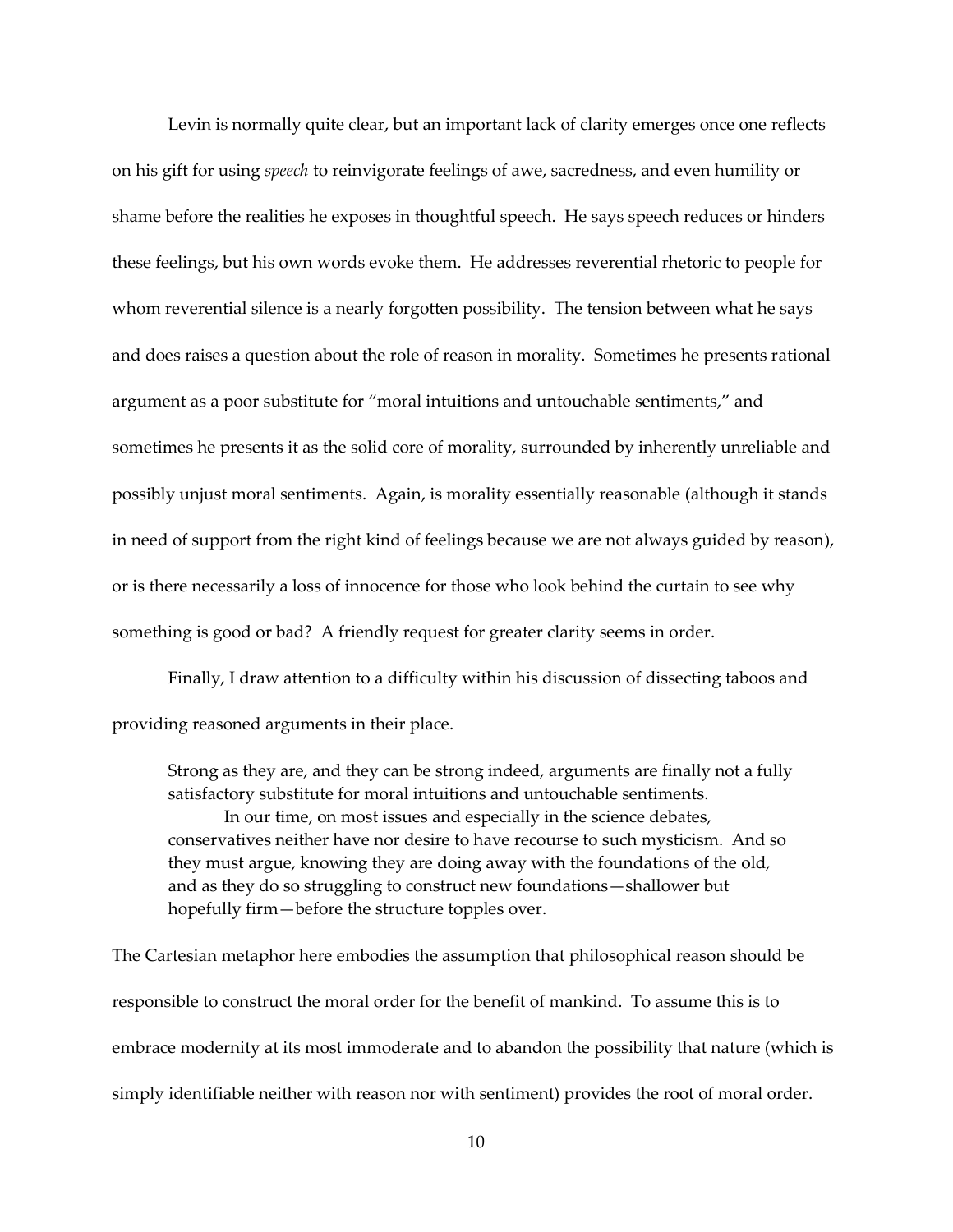The deepest question raised by Levin's book is, then, the character of modernity. On Levin's view, while the right emerged and exists as a reaction to the left, the left itself emerged "in response to a new set of ideas and intellectual possibilities that burst onto the European scene in the seventeenth and eighteenth centuries—ideas and possibilities that we now think of as modern scientific thought." With these words Levin suggests a merely accidental connection between modern science and modern political thought. Science emerged to serve the appetite for health and bodily goods; at about the same time, the left brought forward modern political forms to serve the appetite for individual freedom, and the power that came from science happened to be usefully at hand. Accordingly, he speaks of "crosspollination between the new politics and the new science" and of their being mixed together rather than of their being conceived together as parts of a single project. While Levin never makes it completely clear how he understands the relation between modern science and modern political thought, he does seem to need them to be separated for his ultimate aim of embracing modern science while moderating it with ancient wisdom.

\* \* \*

Many recent books assemble essays on biotechnology from multiple authors, presumably in order to overcome the narrowness of point of view that might afflict a work by a single author. Given that Descartes, modernity's architect, said he found greater perfection in works composed by a single master than in those produced by many, it is interesting that books on so quintessentially modern a topic regularly take this form. If we compare Levin's book with *Biotechnology: Our Future as Human Beings and Citizens*, edited by Sean D. Sutton, it is difficult not to side with Descartes and, hence, Levin.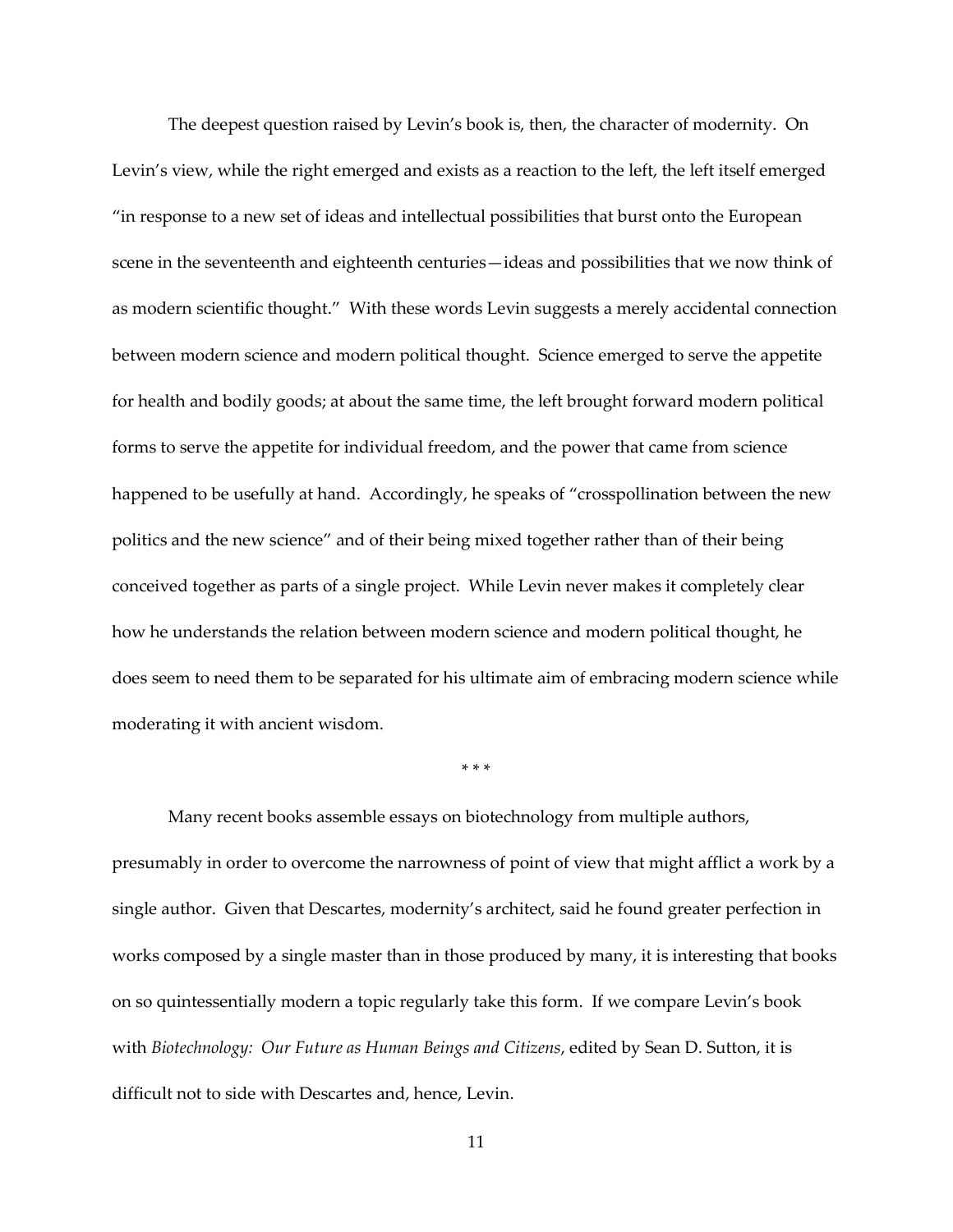The seven essays in Sutton's volume are drawn from a 2004 to 2005 lecture series at Rochester Institute of Technology. The contrast between Levin's unified analysis and this many-headed creature is pronounced. The authors in Sutton's book display almost no agreement as to what deserves attention, and only Richard Sherlock directly engages the other essays. Some authors do cite a 2003 paper by Leon Kass, published in *New Atlantis* as "Ageless Bodies, Happy Souls" and reprinted here in a slightly edited version (a fact acknowledged nowhere in this volume). In the remainder of this review, I would like to use two essays from Sutton's volume to shed further light on Levin's.

First, in "Who's Afraid of Posthumanity?"—Ronald Bailey's enthusiastic and uncritical endorsement of what he calls biotechnical miracles—we see an expression of the obstacle confronting Levin's moderating ancient wisdom. Many authors, as Levin noted, see that objections can be made in the name of equality against some biotechnology as threatening to yield a sort of biologically determined caste system. Bailey dismisses these objections as "nonsense," on the grounds that political equality does not presuppose or require "actual physical and mental equality." "The ideal of political equality arose from the Enlightenment insistence that since no one has access to absolute truth, no one has a moral right to impose his or her values and beliefs on others."

On the one hand, this sort of claim is so thoroughly commonplace that it almost seems self-evidently reasonable, and not only to the left. We are so accustomed to moral skepticism and the privatization of judgments about the good that we hardly notice the dogmatism ("insistence") embedded in such declarations. Bailey feels no need to justify the claim to *know* that others cannot know. Somewhere, Descartes is smiling on this perfect display of the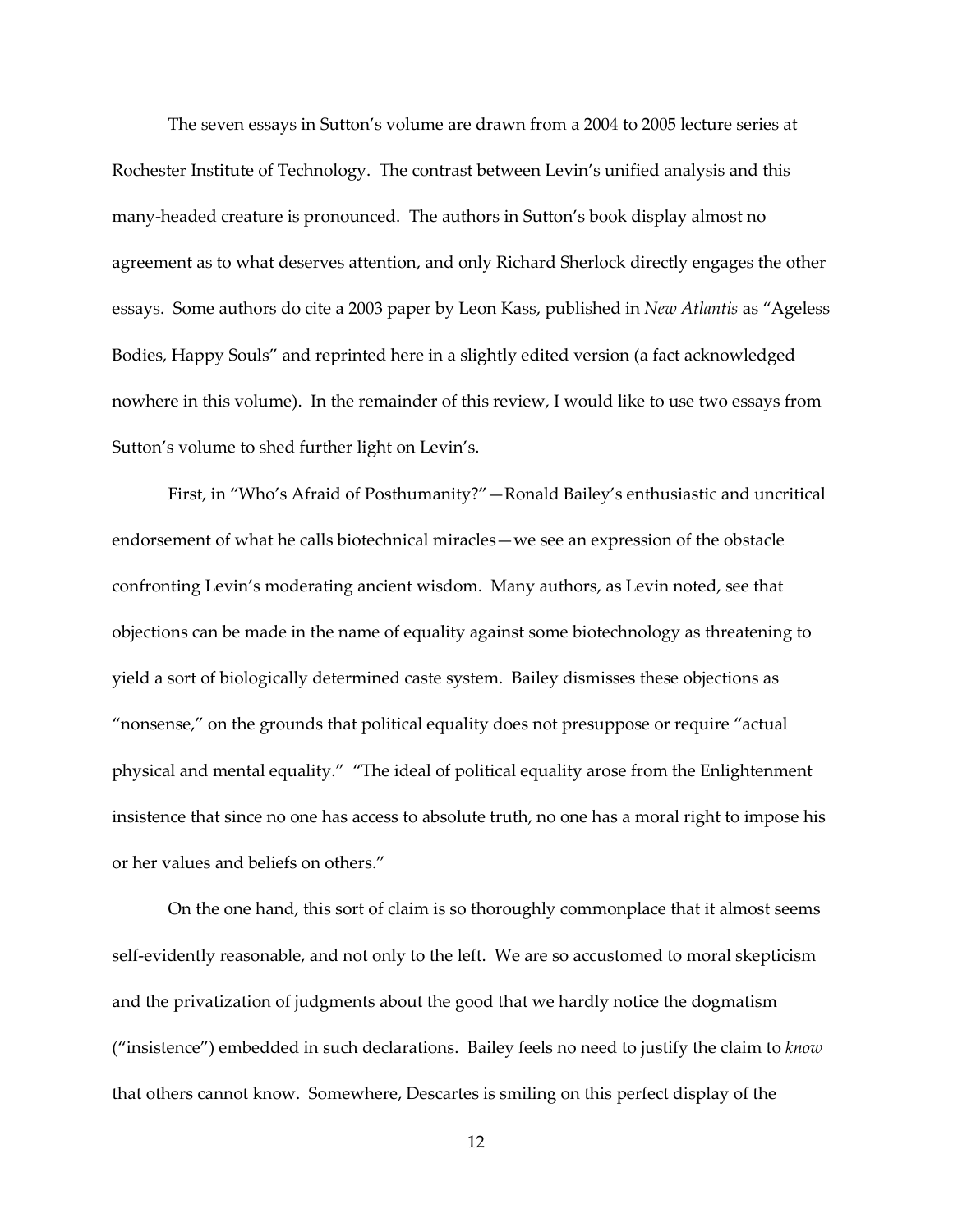corrosive effect of science on moral judgment. Science itself, as the standard for knowledge, seems to establish that Levin's moral knowledge does not exist.

On the other hand, it is stunning that this thesis does not strike Bailey as self-defeating, or even as questionable. In this he exhibits the pronounced thoughtlessness on moral things that ensues once we deny the existence of moral knowledge. He is not alone. Deference to science and retreat from the responsibility of moral judgment are so embedded in our lives that many fail to notice the absurdity lurking in the inference from moral skepticism to a *moral* prohibition. No one knows what is good or bad, and *therefore* it is absolutely bad to hold anything as truly good. People who embrace this view submit to moral strictures imposed by Enlightenment thinkers even as they deny the legitimacy of anyone's imposing moral strictures.

Bailey seems to withdraw all this in the next paragraph: "In any case, the ideals of democracy and political equality are sustained chiefly by the principle that people are responsible moral agents who can distinguish right from wrong and therefore deserve equal consideration before the law and a respected place in our political community." According to the thesis quoted above, our equal capacity for moral discernment could only be an equal *inability* to discern truthfully. Thus, what looks like an endorsement of moral thinking is actually a reassertion that no moral judgment is simply true. The prior thesis nullifies this one and preserves the distinction between objective science and merely subjective moral opinion. Levin is not unaware of Bailey or of this position, but he did not engage this obstacle directly. One need not be as hardened as Bailey to find Levin's appeals to moral knowledge a little too easy.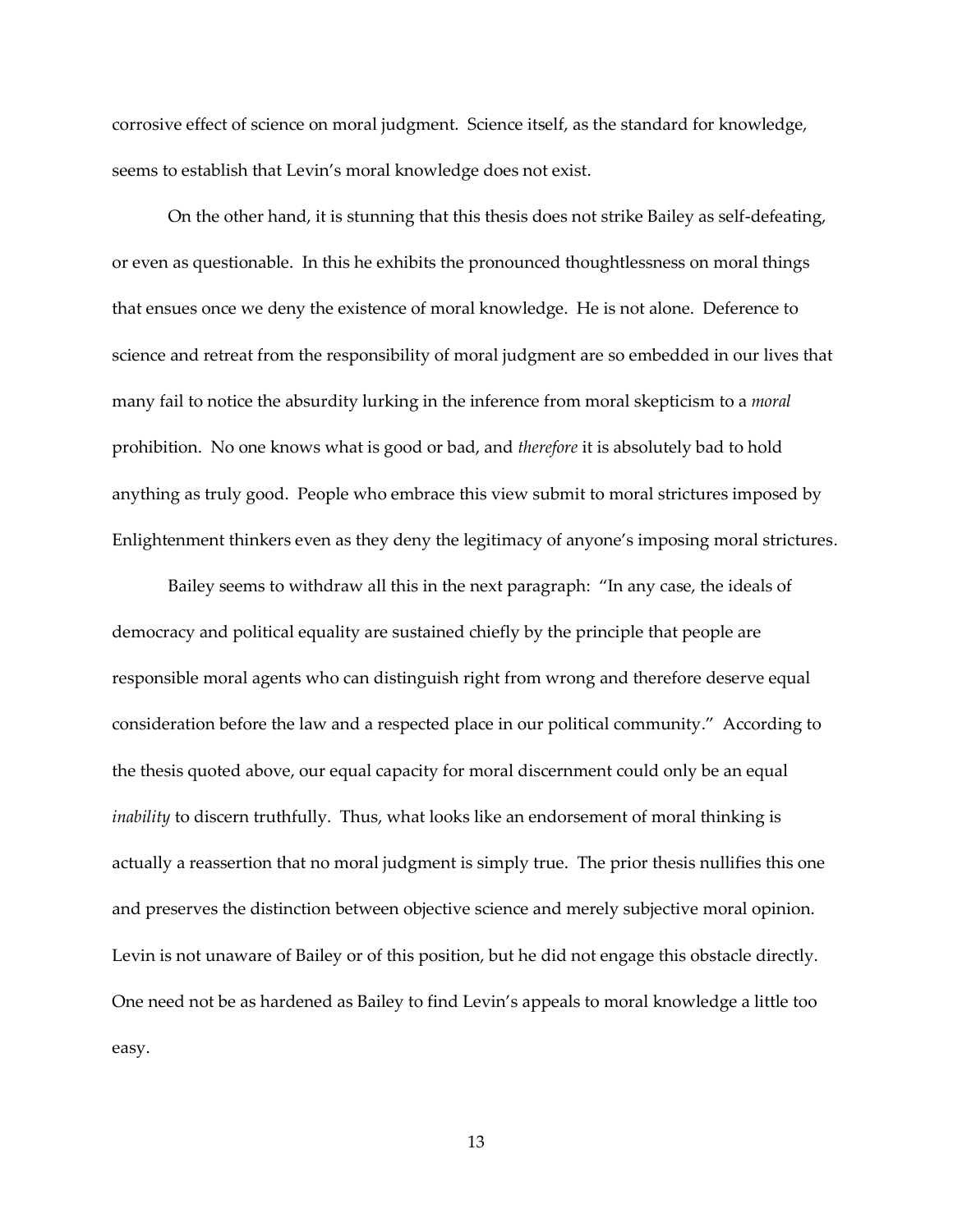Second, for reasons he does not explain, Levin chose to avoid substantive consideration of religion or theology, a noticeable absence that seems more significant in the light of Sutton's book. At one point, Levin refers to "the deep moral wisdom at the heart of our civilization—by which most Americans live their lives." Several authors in Sutton's volume recognize in various ways the prominence of religion or theology in our debates about morality and science, and this seems to be the one point where Sutton's collection surpasses Levin's book. To have addressed this would lengthen and complicate Levin's work, but to focus on America's moral and political life and, simultaneously, not to confront this dimension of our rhetorical situation is to have elided over essentials.

In "A Transcendent Vision," Richard Sherlock argues that theology is not only circumstantially relevant but indispensable to public debate on biotechnology because it alone offers a standard for judgment once we push beyond nature. "The problem for the western moral tradition is that if the claims of 'redesign' are even possible then it would appear that we can no longer rely on nature itself as a complete and sufficient basis of moral theory." When nature cannot guide, we must turn to "transnaturalism, that is, theology." Sherlock's solution is less compelling than his question: what is the moral reference point for evaluating the emergence of beings that are not human as we are? Levin argues that for conservatives and liberals the distinction between good and bad derives from conditions that would no longer obtain if we controlled the biology of our offspring. The children would be constructed according to moral principles that would not fit their being constructed. The principles come from a world where nature is fixed, and the children would inhabit a world where human